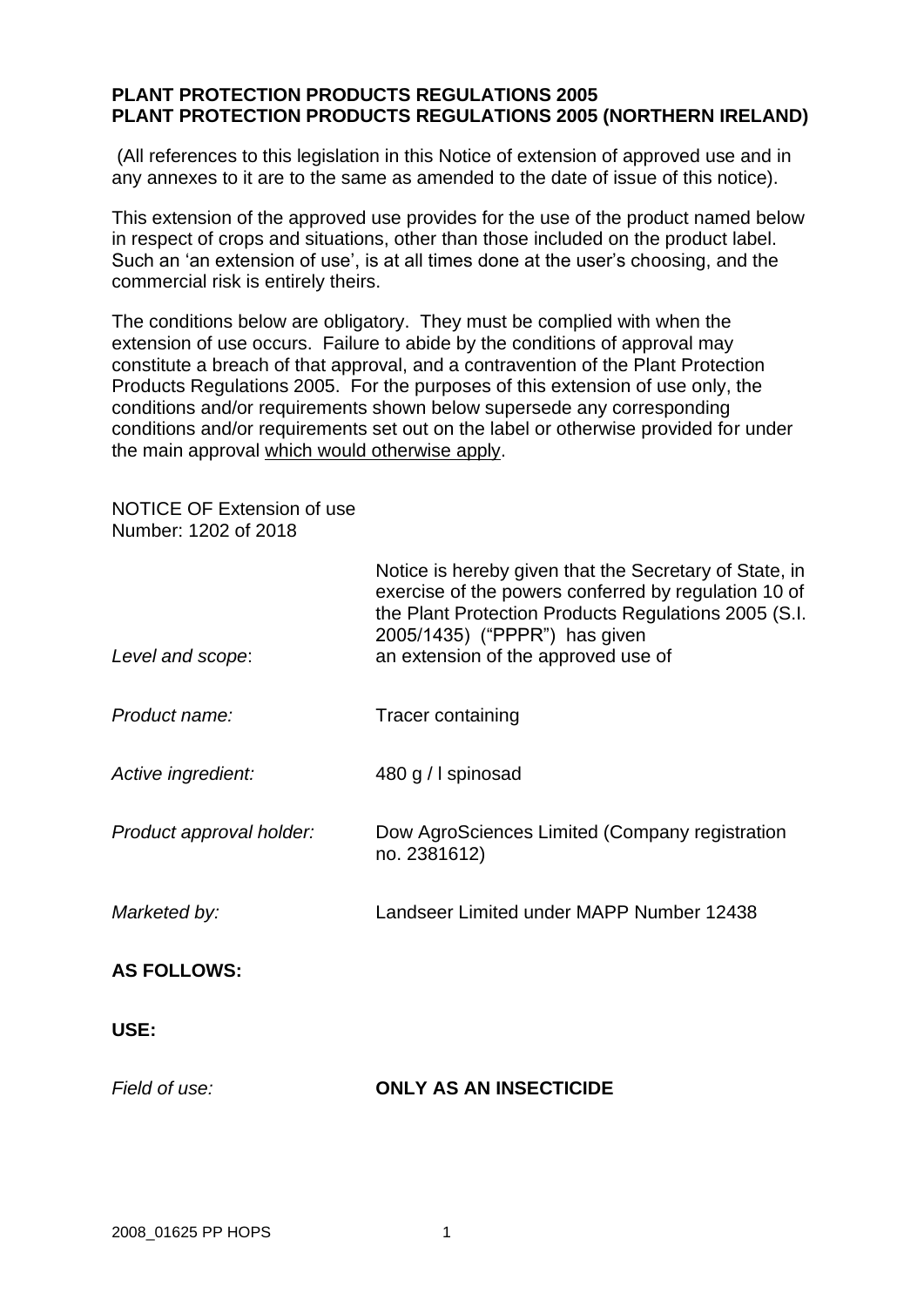| Crops/situations:                                                                          | <b>Maximum</b><br>individual dose:<br>(ml product /<br>ha) | Maximum total<br>dose: | <b>Maximum</b><br>number of<br>treatments: (per<br>crop) | Latest Timing of<br>application |
|--------------------------------------------------------------------------------------------|------------------------------------------------------------|------------------------|----------------------------------------------------------|---------------------------------|
| Outdoor hops                                                                               | $150$ (pre-<br>blossom)                                    |                        | 1                                                        |                                 |
| Outdoor hops                                                                               | 250 (post<br>blossom)                                      |                        | $\overline{2}$                                           |                                 |
| Outdoor crops of<br>bush/small fruit,<br>cane fruit,<br>nursery fruit<br>trees, strawberry | $150$ (pre-<br>blossom)                                    |                        | 1                                                        |                                 |
| Outdoor crops of<br>bush/small fruit,<br>cane fruit,<br>nursery fruit<br>trees, strawberry | 250 (post-<br>blossom)                                     |                        | $\overline{2}$                                           |                                 |
| Outdoor<br>ornamental plant<br>production                                                  | 200                                                        |                        | 3                                                        |                                 |

*Operator Protection:*

(1) Engineering control of operator exposure must be used where reasonably practicable in addition to the following personal protective equipment:

> Operators must wear suitable protective gloves when handling the concentrate and when applying by hand-held equipment.

(2) However, engineering controls may replace personal protective equipment if a COSHH assessment shows that they provide an equal or higher standard of protection.

*Environmental protection:*

(1) Since there is a risk to aquatic life from use, users not applying the statutory buffer zone must either themselves carry out or ensure that someone else has carried out a Local Environment Risk Assessment for Pesticides (LERAP) on their behalf before each spraying operation from a horizontal boom sprayer. Users must not allow direct spray from such sprayers to fall within 5m of the top of the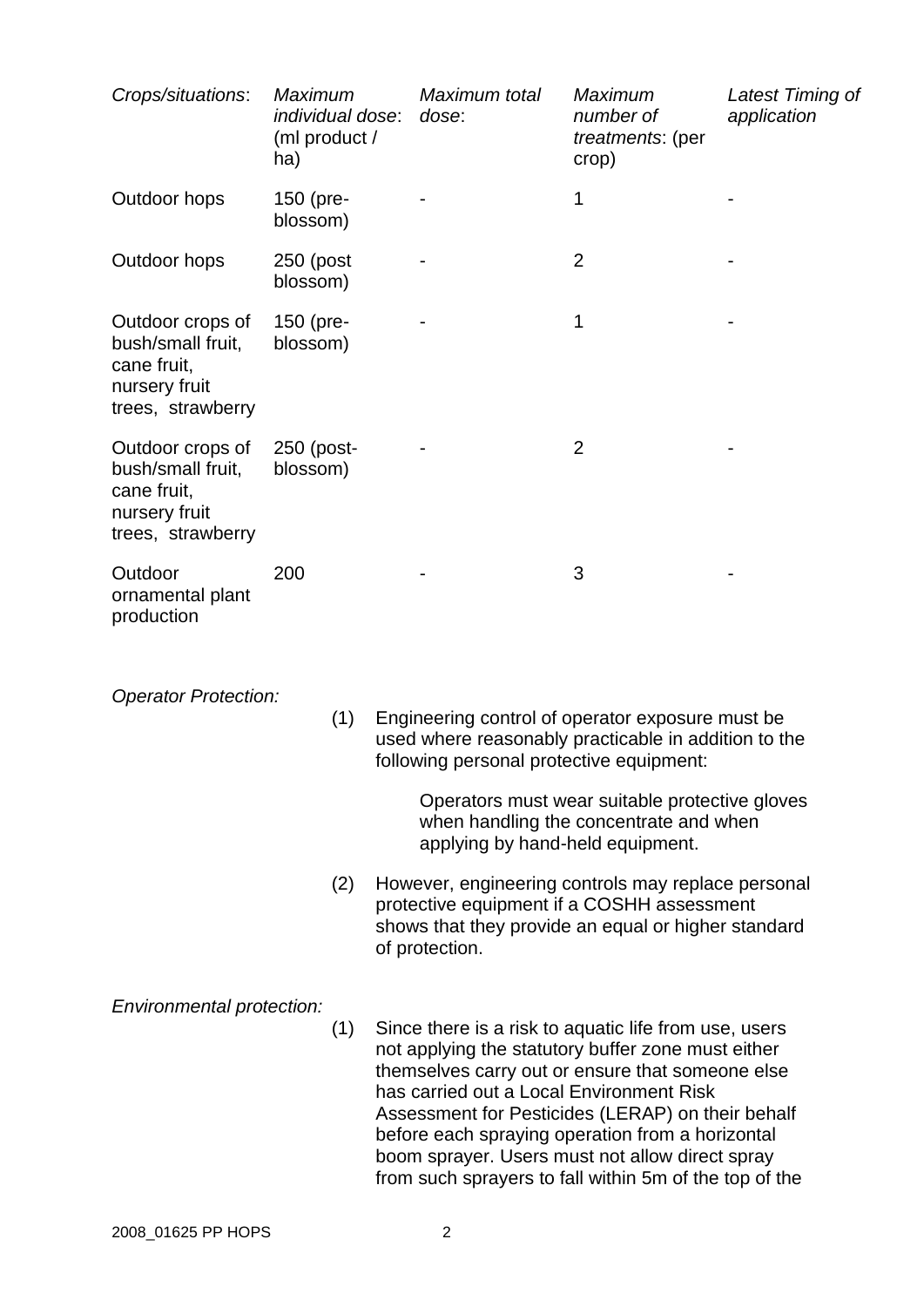bank of any static or flowing waterbody or within 1m of a ditch which is dry at the time of application (these distances to be measured as set out in the booklet 'Local Environment Risk Assessment for Pesticides - Horizontal Boom Sprayers' and any amendments that are made to it) unless:

(a) The LERAP indicates that a narrower buffer zone will be sufficient; and

(b) Any measures indicated by the LERAP as justifying the narrower buffer zone are complied with in full and in accordance with any conditions applicable to them.

Spray must be aimed away from water.

- (2) Spray from hand-held sprayers must not be allowed to fall within 1 m of the top of the bank of a static or flowing waterbody. Spray must be aimed away from water.
- (3) Since there is a risk to aquatic life from use, users not applying the statutory buffer zone must either themselves carry out, or ensure that someone else has carried out a Local Environment Risk Assessment for Pesticides (LERAP) on their behalf before each spraying operation from a broadcast airassisted sprayer. Users must not allow direct spray from such sprayers to fall within 40m of the top of the bank of any static or flowing waterbody or within 5m of a ditch which is dry at the time of application (these distances to be measured as set out in Pesticides Safety Directorate's booklet 'Local Environment Risk Assessment for Pesticides - Broadcast Air-assisted Sprayers' - and any amendments that are made to it) unless:

(a) The LERAP indicates that a narrower buffer zone will be sufficient; and

(b) Any measures indicated by the LERAP as justifying the narrower buffer zone are complied with in full and in accordance with any conditions applicable to them.

Spray must be aimed away from water.

(4) The results of the LERAP must be recorded in written form and must be available for a period of three years for inspection to any person entitled to exercise enforcement powers under or in connection with the Plant Protection Products Regulations 2011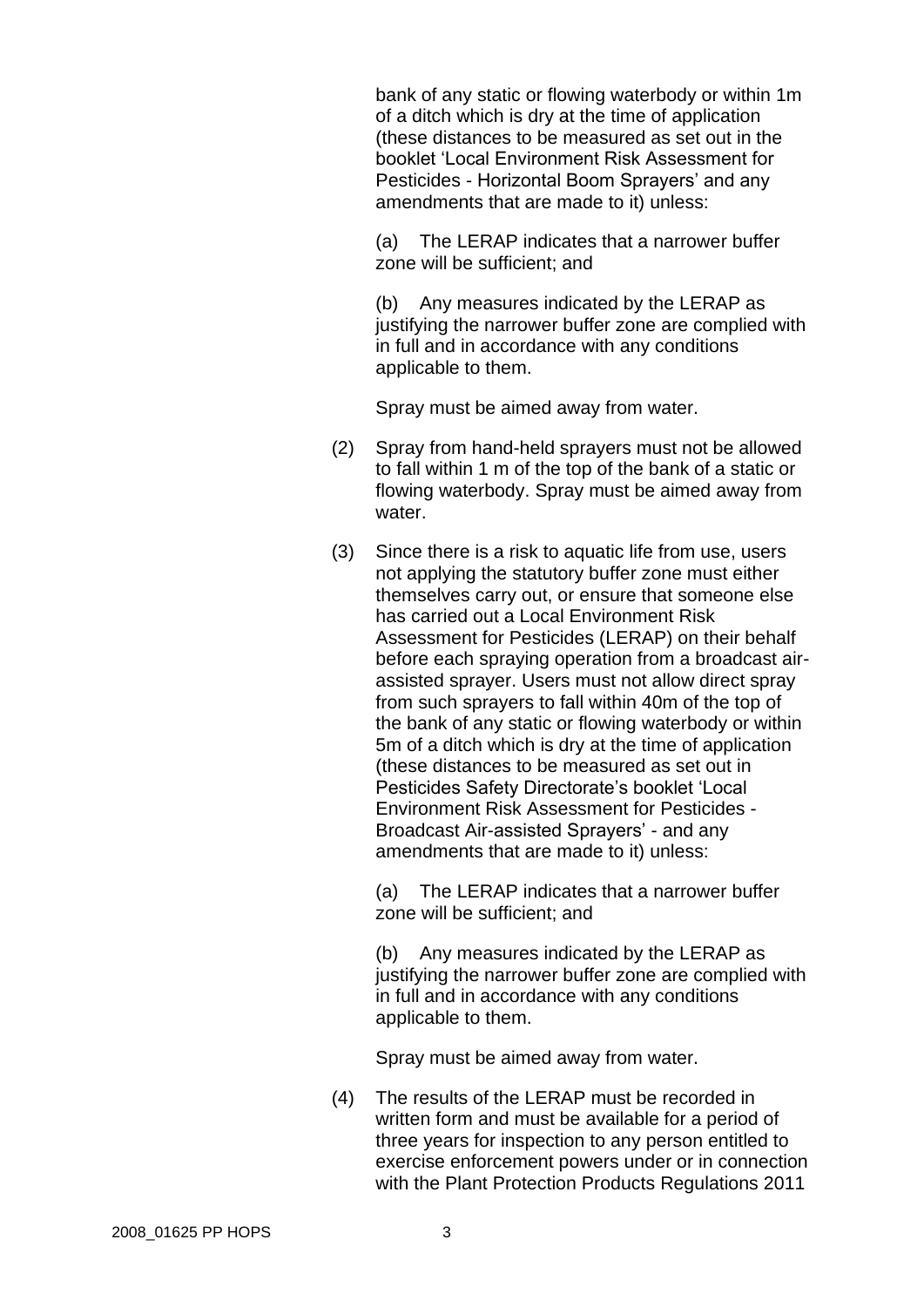or the Plant Protection Products (Sustainable Use) Regulations 2012. (An electronic record will satisfy the requirement for a written record, providing it is similarly available for inspection and can be copied).

(5) Detailed guidance on LERAPs and how to conduct a LERAP are contained in the booklet 'Local Environment Risk Assessment for Pesticides - Broadcast Air-assisted Sprayers' (Ref: PB6533), available from HSE Chemicals Regulation Division's website. All LERAPs must be carried out in accordance with this Guidance and any amendments that are made to it.

*Other specific restrictions:*

- (1) This product must only be applied in accordance with the terms of this authorisation, the product label and/or leaflet and any additional guidance on extensions of use
- (2) This product qualifies for inclusion within the Local Environment Risk Assessment for Pesticides (LERAP) scheme. Before each spraying operation from a horizontal boom sprayer or broadcast aitassisted sprayer, either a LERAP must be carried out in accordance with Pesticides Safety Directorate's published guidance or the statutory buffer zone must be maintained. The results of the LERAP must be recorded and kept available for three years.
- (3) In protected situations the total number of applications of any spinosad containing product must not exceed 6 per glasshouse/protected structure in a 12 month period, regardless of the crop being treated (including ornamentals)
- (4) Hops

(i) Treated hops must not be harvested for human or animal consumption (including idling) within 12 months of treatment.

(ii) Applications must not be made via broadcast airassisted equipment, unless specifically permitted on the product label.

(5) Ornamental Plant Production

(i) When used on ornamental plants, the seed or any part of treated plants must not be used for human or animal food or feed.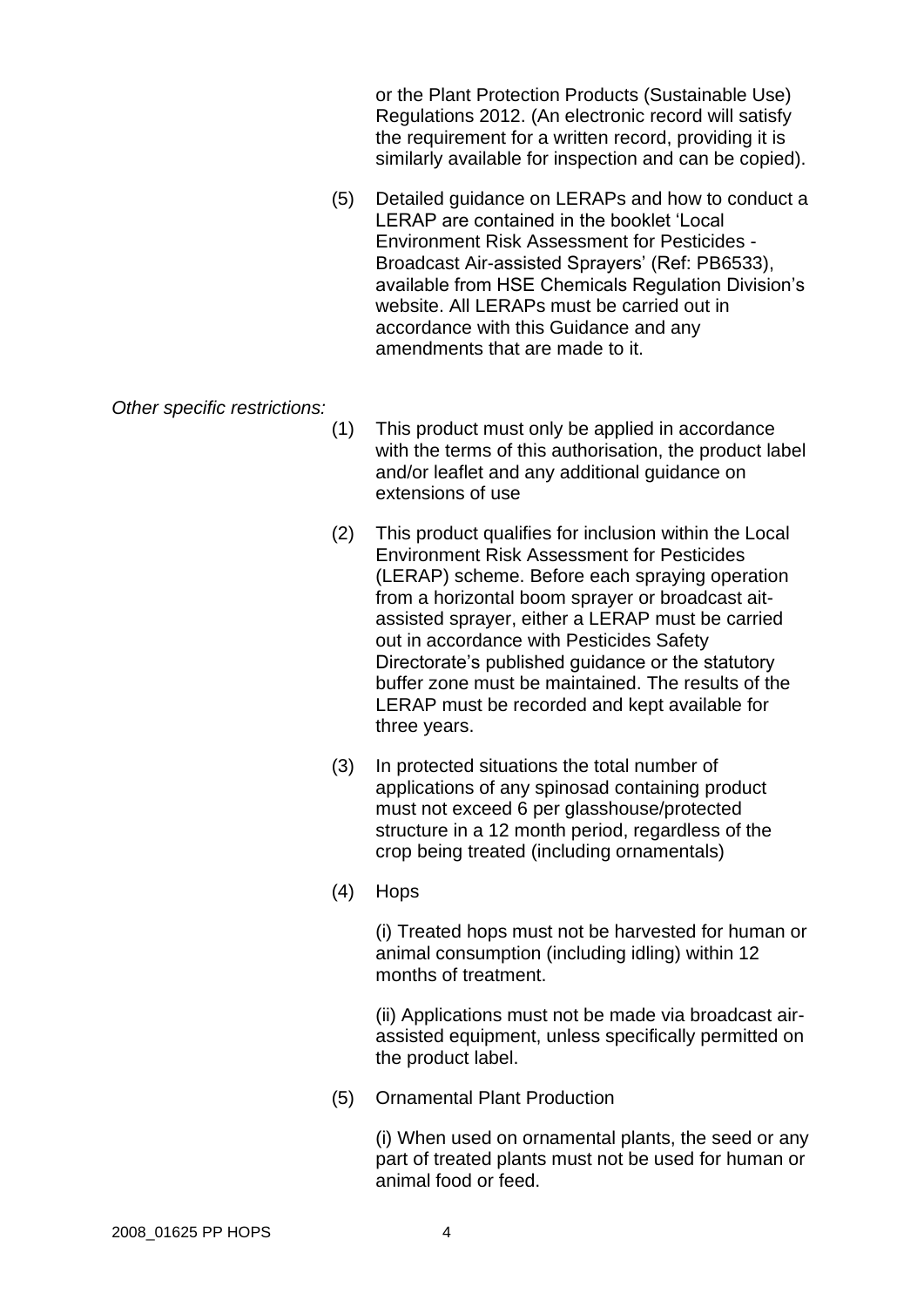(6) Strawberry, Cane and Bush/Small Fruit and Nursery Fruit Trees

(i) Any fruit harvested within 12 months of treatment must be destroyed.

(ii) Applications must not be made where there are fruit present.

(iii) Applications must not be made via broadcast airassisted equipment, unless specifically permitted on the product label.



HSE Digital Signature

Date of issue: 25 May 2018

Date of expiry: the final expiry date of use for the authorised product (unless otherwise stated)

## **EXPLANATORY NOTES**

- 1. This Notice of Extension of use is number 1202 of 2018 and supersedes Notice(s) of Approval Number(s) 2908 of 2008.
- 2. This notice will be published on the website of the Chemicals Regulation Division of the HSE.
- 3. Application Reference Number: COP 2008/01625 PP

## **ADVISORY INFORMATION**

This Extension of Authorisation relates to the use of 'Tracer' (M12438) on the above crops which were formerly approved under the Long Term Arrangements for Extension of Use. This notice sets out the full conditions of the agreed extrapolation.

IMPORTANT: When applying this product under the terms of this Extension of Use Notice, comply with any resistance guidance or restrictions stated on the product label.